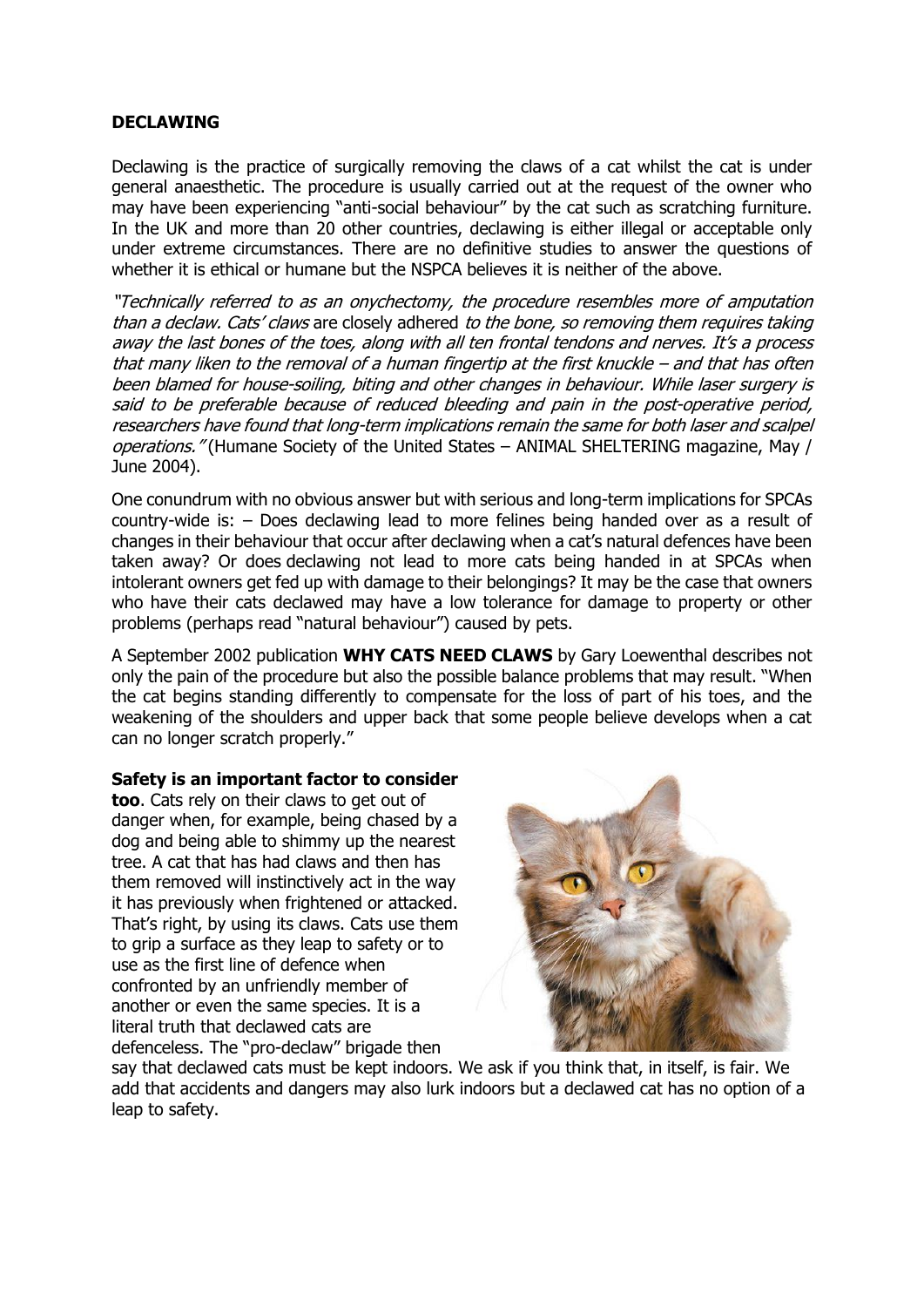There is a "last resort" argument but it has to be asked how often declawing really is performed as a final measure only after all other options have been tried. It is entirely possible that there may be owners and veterinarians who might consider surgery a routine preventive rather than a desperate intervention. Perhaps we should focus on the alternatives.

## **They do exist.**

**Scratching is a normal feline behaviour.** It is a means for claw conditioning ("husk" removal) and stretching activity. Owners need to provide suitable implements for normal scratching behaviour such as scratching posts, cardboard boxes, logs with carpet or fabric remnants attached. Scratching equipment needs to be tall or long enough to allow full stretching and be firmly anchored to provide the necessary resistance to scratching. It's no wonder we hear "He doesn't use his scratching post" when so very often, the post moves around when a cat uses it or, worse still, has fallen over on occasion. I'd be wary too! Cats should be positively reinforced for using scratching equipment. That is, praise, fuss and attention for using them. Ironically, scolding a cat for failing to use scratching equipment serves to reinforce the very behaviour you are trying to stop. The cat is getting attention. Cats aren't fools either. They soon learn how to grab your attention so make sure that behaviour you fully approve of is the way your attention will be grabbed. Placing or rubbing catnip on the area you want your cat to scratch is a good way of attracting kitty in the right direction.

A flashy product that is rapidly gaining attention in the fight against declawing is **Soft Paws**. These are bright vinyl claw caps that allow kitties to scratch without doing damage. There was initial scepticism in the United States but recent feedback is that the product is easy to use and a far better alternative to claw removal.

A lower-maintenance, more self-explanatory product is Sticky Paws. These are transparent self-adhesive strips that can be applied to furniture. To any household items, in fact. They are harmless to the fabric / material and to the cats. They are a deterrent to the cats, sending the cat back to where it should have been scratching in the first place; the scratching post. They are humane. Availability is South Africa may be questionable or very limited but an enterprising individual could easily come up with a home-made version that would do the trick. A protective layer around vulnerable spots in the house that can easily be removed when visitors arrive is not a bad option to take.

No matter, we cannot evade a definition of "last option" or to give definition to the word "unnecessary" in the NSPCA Statement of Policy. Declawing might be justified if the cat's scratching posed a zoonotic risk to the owner. (Zoonosis is the passing of a disease from



animal to man.) **The definition might stretch as far as being acceptable in cases where otherwise a cat may be euthanased or denied a home.**

It is a documented fact that many people hand in cats at SPCAs because they have scratched furniture or other household items. The "last resort" argument lives on. But a 1994 report (VET FORUM, "Declawing revisited" by G M